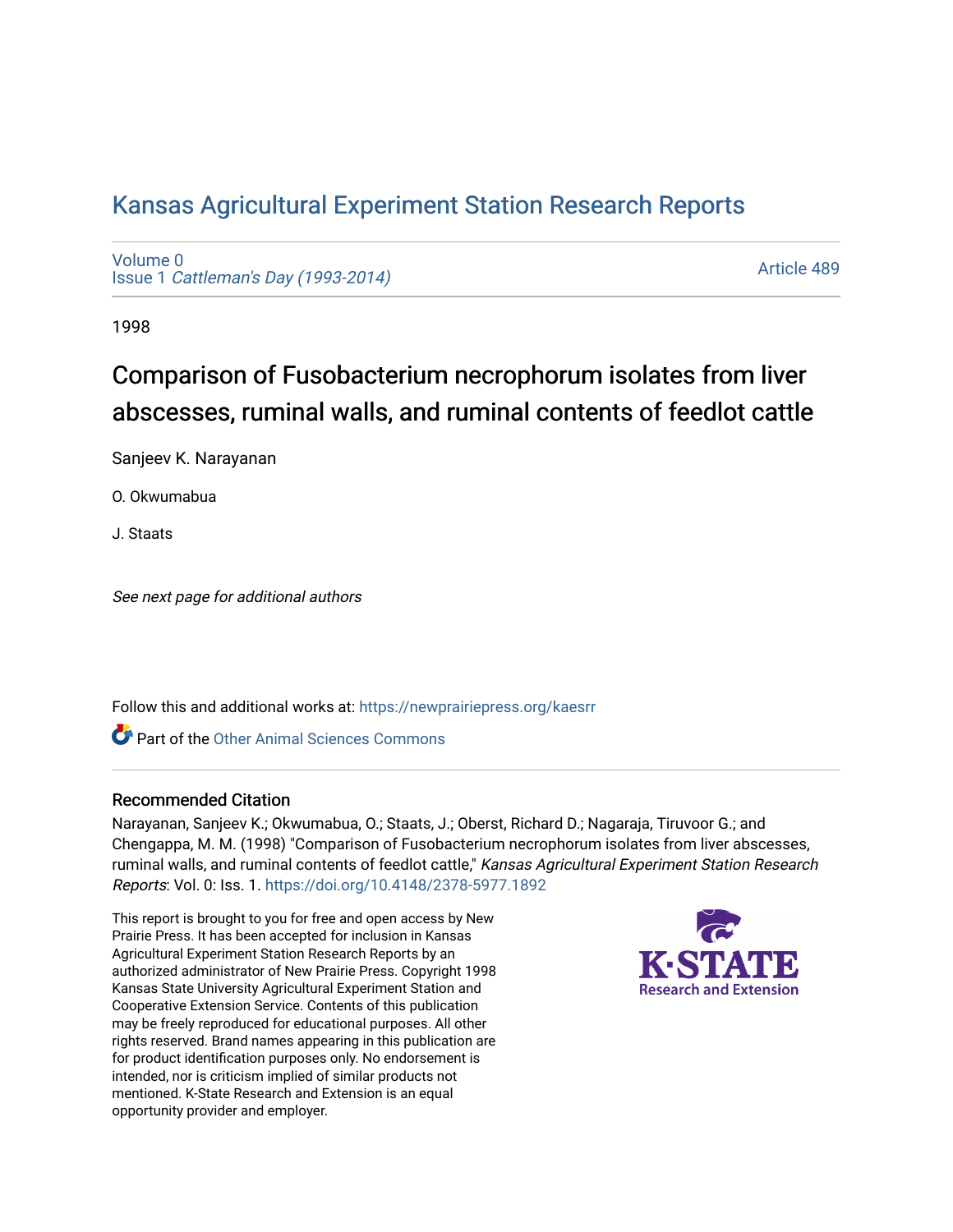### Comparison of Fusobacterium necrophorum isolates from liver abscesses, ruminal walls, and ruminal contents of feedlot cattle

#### Abstract

DNA finger printing (restriction fragment length polymorphism analysis) was employed to genetically compare Fusobacterium necrophorum isolates of liver abscesses, ruminal wall, and ruminal contents from the same animal. Fusobacterium necrophorum isolates from liver abscesses were genetically identical to the corresponding isolates from the ruminal wall in eight of nine animals tested. This genetic similarity between the isolates supports the hypothesis that F. necrophorum in liver abscesses originates from the ruminal wall.

#### Keywords

Kansas Agricultural Experiment Station contribution; no. 97-309-S; Report of progress (Kansas State University. Agricultural Experiment Station and Cooperative Extension Service); 804; Cattlemen's Day, 1998; Beef; Fustobacterium necrophorum; Liver abscesses; Feedlot

#### Creative Commons License



This work is licensed under a [Creative Commons Attribution 4.0 License](https://creativecommons.org/licenses/by/4.0/).

#### Authors

Sanjeev K. Narayanan, O. Okwumabua, J. Staats, Richard D. Oberst, Tiruvoor G. Nagaraja, and M. M. Chengappa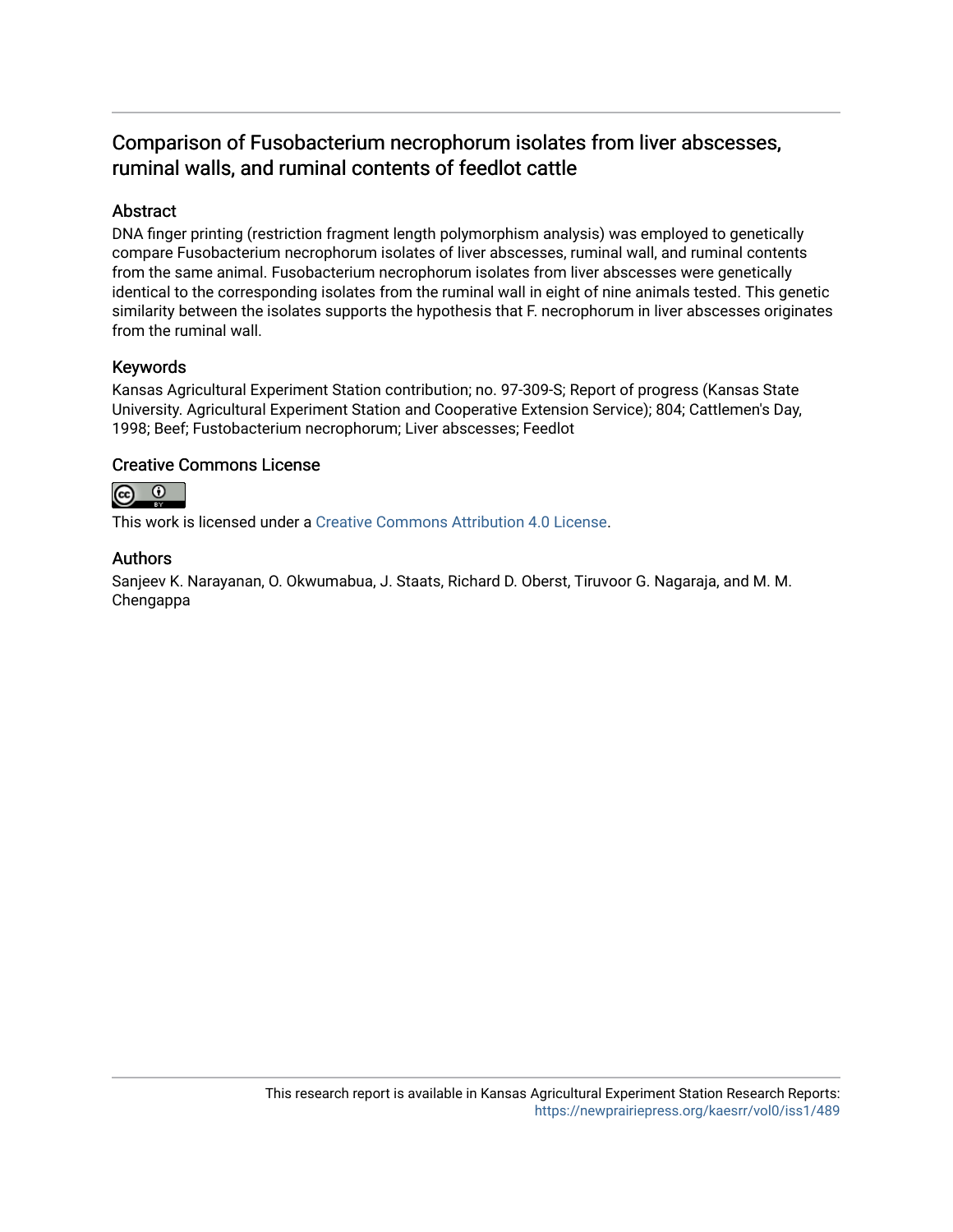#### **COMPARISON OF** *FUSOBACTERIUM NECROPHORUM* **ISOLATES FROM LIVER ABSCESSES, RUMINAL WALLS, AND RUMINAL CONTENTS OF FEEDLOT CATTLE <sup>1</sup>**

*S. Narayanan, T. G. Nagaraja, O. Okwumabua , 2 J. Staats*<sup>2</sup>, *M. M. Chengappa*<sup>2</sup>, *and R. D. Oberst*<sup>3</sup>

#### **Summary**

length polymorphism analysis) was employed positive correlation between incidence of liver to genetically compare *Fusobacterium* abscesses and ruminal lesions was the basis for *necrophorum* isolates of liver abscesses, the hypothesis that *F. necrophorum* in liver ruminal wall, and ruminal contents from the abscesses is of ruminal origin. Our approach same animal. *Fusobacterium necrophorum* to documenting that *F. necrophorum* of liver isolates from liver abscesses were genetically abscesses originates in the rumen was to show identical to the corresponding isolates from the that the rumen wall and liver abscess isolates ruminal wall in eight of nine animals tested. are genetically identical and, thus, are progeny This genetic similarity between the isolates of a single cell. supports the hypothesis that *F. necrophorum* in liver abscesses originates from the ruminal wall.

Liver Abscesses, Feedlot.) scesses were collected from 11 cattle at

#### **Introduction**

fed high grain diets. Abscessed livers com- contents were used for isolation of *F.* monly are found in 10-30% of feedlot cattle at *necrophorum*. slaughter. *Fusobacterium necrophorum*, a bacterium normally present in the rumen, is the In order to genetically compare the iso-

DNA finger printing (restriction fragment lining than in cattle with normal rumens. The The incidence of liver abscesses is generally higher in cattle with lesions of the rumen

#### **Experimental Procedures**

(Key Words: *Fustobacterium necrophorum*, tissue (from the dorsal sac), and liver ab-Liver abscesses occur most often in cattle layer of the ruminal wall, and diluted ruminal Samples of ruminal contents, ruminal wall slaughter, packed in ice, and transported to the laboratory. Swab samples of the pus from liver abscesses, homogenates of the epithelial

primary causative agent of liver abscesses in lates, the technique of restriction fragment cattle. length polymorphism (RFLP) analysis of ribosomal DNA or ribotyping was employed. Ribotyping involves the fingerprinting of

 ${}^{1}$ A detailed description of this study has been published in the Journal of Applied and Environomental Microbiology (volume 63, pages 4671-4678, 1997).

 $2$ Department of Diagnostic Medicine/Pathology and Microbiology.

<sup>&</sup>lt;sup>3</sup> Food Animal Health and Management Center.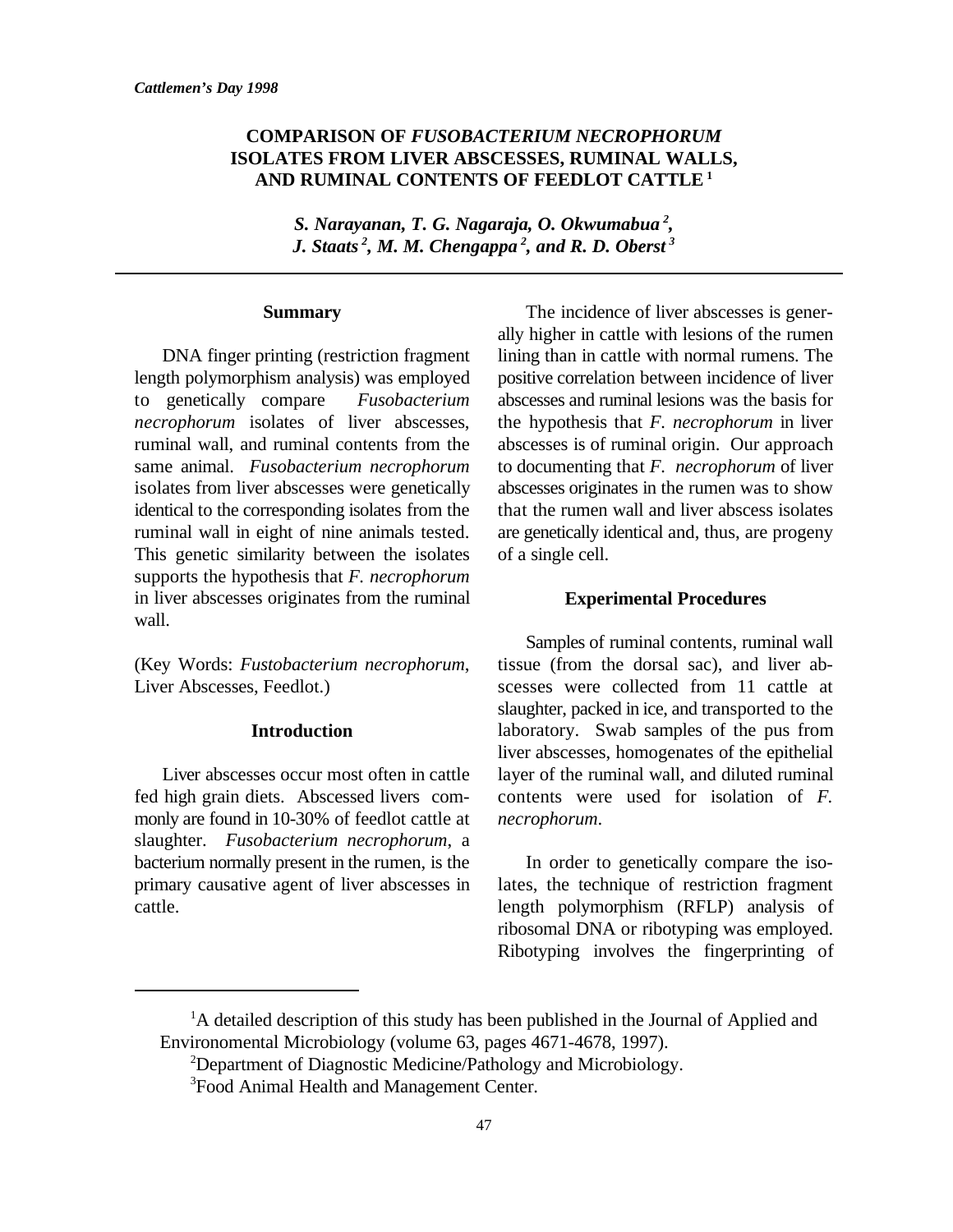contain genes coding for 16S and 23S ribo- differing by one or more bands in their somal RNA (rRNA). Because the genes hybridization patterns were considered distinct coding for rRNA are highly conserved and strains (Figure 1). most bacteria contain multiple copies of rRNA genes, a reasonable number of fragments are The ribotypic comparison of isolates from obtained after probing, and this allows dis- liver abscess and ruminal wall of the ame crimination among strains within the same animal showed that in eight out of nine cases, species. **F.** *necrophorum* isolated from the ruminal wall

as follows: chromosomal DNA was extracted matched with either the ruminal wall isolate or and digested with restriction endonucleases liver abscess isolate from the same animal. alone (*Eco*RI, *Eco*RV, *Sal*I, and *Hae*III) or in These results provide direct evidence for the combination (*Eco*RI and *Eco*RV).). Restric- proposed pathogenesis of liver abscesses. tion fragments were separated by gel electro- Prior to this, the only evidence available in phoresis and probed with a commercially support of this hypothesis was the statistical available 16 and 23S rRNA from *E. coli*. correlation between the occurrence of liver Hybridization banding patterns of the isolates abscesses and ruminal pathology. were compared among isolates from all three locations within the same animal. Isolates The genetic similarity between the isolates were considered genetically different if even from liver abscesses and the isolates from the a single band was different between two iso- ruminal walls lends credence to the hypothesis lates with any of the restriction enzymes used that *F. necrophorum* of liver abscesses origito fragment the DNA. nates from the rumen. The lack of genetic

#### **Results and Discussion**

walls, and ruminal content samples from 11 finding a match. Presumably, a single strain cattle, *F. necrophorum* was isolated from all among this multitude of strains penetrates and three locations from four animals, from liver colonizes the ruminal wall. abscesses and ruminal walls in five animals, and from liver abscesses and ruminal contents from two animals. This allowed comparison of nine isolates from liver abscesses and ruminal walls and six isolates from ruminal contents and liver abscesses. The number of major bands of DNA among the

chromosomal DNA restriction fragments that Isolates ranged form nine to 11. Isolates

Briefly, the procedure for ribotyping was 1). None of the ruminal content isolates was identical to liver abscess isolates (Table

Out of sets of liver abscesses, ruminal of strains. Therefore, chance is involved in similarity between ruminal content and liver abscess isolates is not surprising, because ruminal contents presumably have a multitude